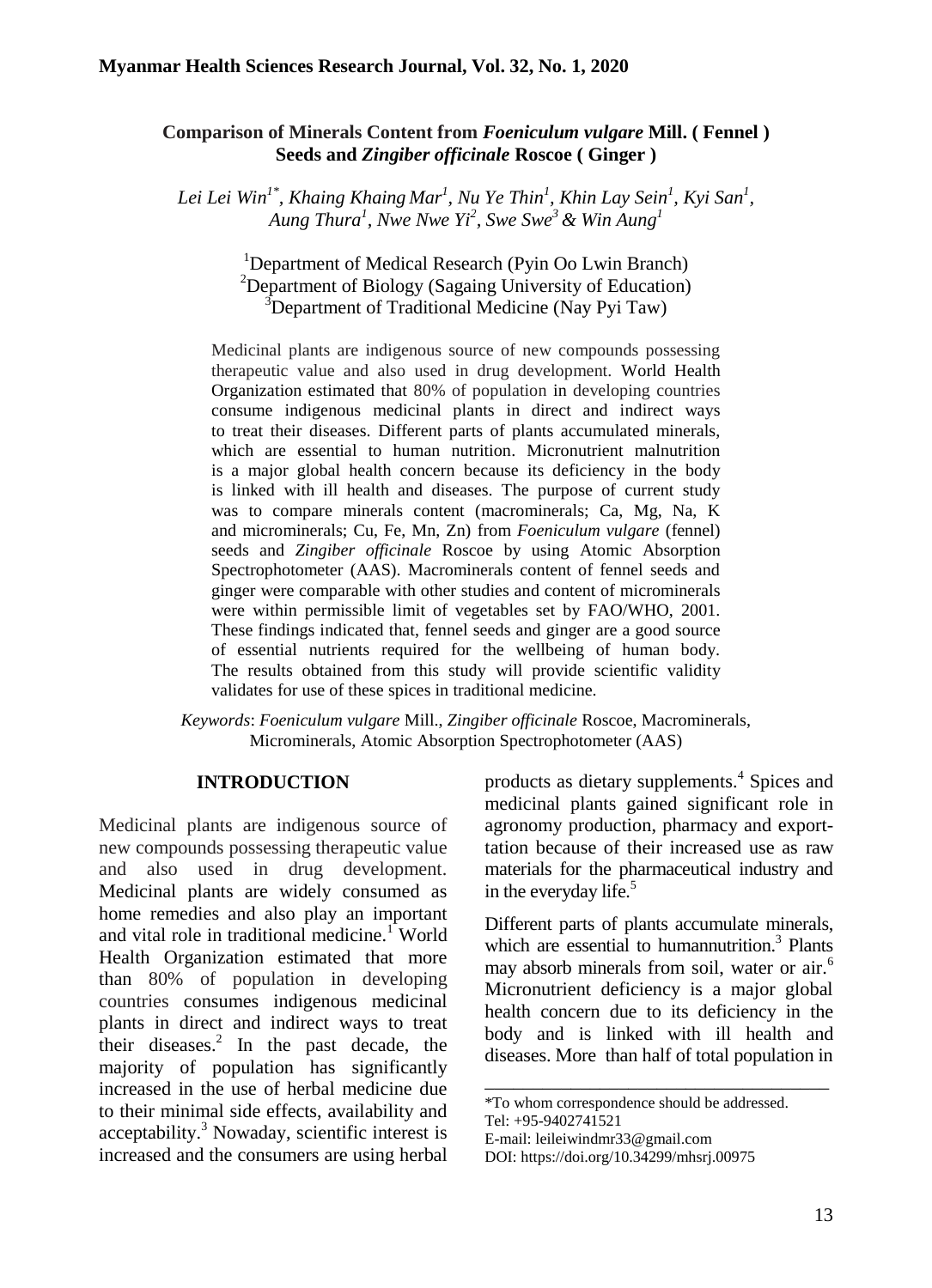developing countries are reported to be affected by micronutrient deficiency.<sup>7</sup> Their excess or deficiency may disturb normal biochemical functions of the body.<sup>8</sup>

*Foeniculum vulgare* (fennel) seeds are used as important ingredient in various folklore medicines and also as a spice throughout the world.<sup>9</sup> Fennel is used as anti-inflammatory, antioxidant, antimicrobial, analgesic, carminative, diuretic and antispasmodic agents.<sup>10</sup> *Zingiber officinale*, ginger is a member of the family Zingiberaceae; a small family with more than  $45$  genera, and 800 species.<sup>11</sup> This plant is widely distributed in South-Eastern Asia.<sup>12</sup> Ginger is one of the most commonly consumed dietary condiments in the world.<sup>13</sup> Ginger possesses antioxidant, antibacterial, antifungal, anticancer and anti-inflammatory  $effects<sup>1</sup>$ . The purpose of current study was comparison of minerals content from fennel seeds and ginger.

# **MATERIALS AND METHODS**

## *Reagents and instruments*

Analytical grade standard of calcium (Ca), copper (Cu), iron (Fe), magnesium (Mg), manganese (Mn), potassium (K), sodium (Na) and zinc  $(Zn)$ , 70% nitric acid  $(HNO<sub>3</sub>)$ and 69% hydrochloric acid (HCl), double deionized water (DDW) were used. Atomic Absorption Spectrophotometer (AAS), AA 6650 and muffle furnace (LEF 1035) were used for this study.

## *Plant authenticity*

Fennel seeds and ginger were identified and confirmed for its specific botanical name by competent taxonomist according to The Flora of Ceylon.<sup>14</sup>

## *Sample collection*

Fennel seeds were collected from the farms of Myin Gyan (MGN) and Pyin Oo Lwin (POL) townships. Rhizomes of ginger was collected from Mandalay (Mdy) and POL townships, respectively.

## *Phytochemical test*

Types of compounds present in these samples were tested according to the methods of Harborne, 1998.<sup>15</sup>

# *Sample preparation for AAS*

Cleaned dried each sample was crushed, powdered and homogenized, using mortar and pestle, and then kept in sampling bags for further analysis.

## *Digestion of samples*

Specified weight (2.5 g) of each powder sample was placed into crucible for heating in an oven at 110ºC for 2 hours to remove moisture. These dried samples were placed in muffle furnace at 550ºC for 4 hours until the sample became totally ashes. After that, 5 ml of 6 M HNO<sub>3</sub> were added to each ash sample to dissolve and digest the contents. Then, each solution was filtered and diluted with DDW up to 50 ml in volumetric flask.<sup>16</sup> Standard solutions of each metal were separately prepared from their respective concentration of 1000 mg/ml stock solutions, for the standard calibration curve. Reagent blank determination was used to correct the instrument readings.<sup>7</sup>

#### *Statistical analysis*

Data were analyzed by using Microsoft Office Excel v. 2007. Results were presented as mean±SE.

#### **RESULTS**

## *Identification of plant*

Morphology and anatomy of *Foeniculum vulgare* Mill. and *Zingiber officinale* Roscoe were studied. (Fig. 1)



Fig. 1. *Foeniculum vulgare* Mill. (A, B) and *Zingiber officinale* Roscoe (C).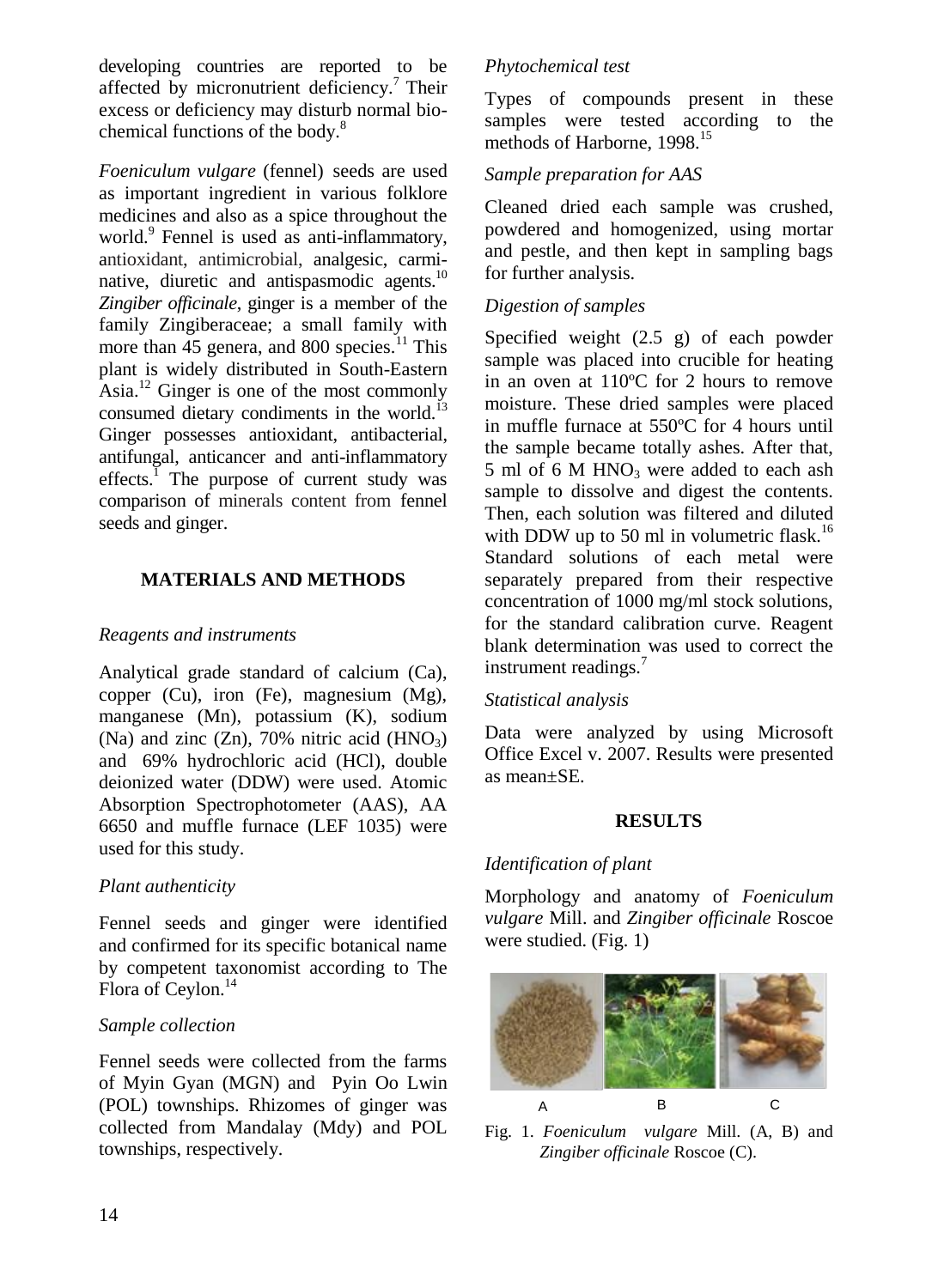*Foeniculum vulgare* Mill., Apiaceae family, is perennial, glabrous, aromatic herb, up to 2 m tall. Stem is erect, striate and much branched bearing leaves. Leaves are alternate, 3-4 pinnate, leaf base sheathing. Inflorescence is a terminal, flat, umbel, rays 5-30 and bloom in July to August. Fruit is oblong to ovoid, 3-5 mm long and glabrous. *Zingiber officinale* Roscoe, Zingiberaceae family, is a perennial, erect, rhizomatus plant up to 3-4 feet. The rhizome is irregular in shape, brown, pale yellow within. The leaves are simple, lanceolate, alternates, distichous. Inflorescence is terminal dense spikes. Flowers are greenish pale yellow.

#### *Phytochemical test*

Phytochemical constituents of fennel seeds and ginger are shown in Table 1.

|  | Table 1. Phytochemical constituents of fennel |  |  |
|--|-----------------------------------------------|--|--|
|  | seeds and gingers from two places             |  |  |

|                 |                  | Ginger                   |                  |
|-----------------|------------------|--------------------------|------------------|
| <b>MGN</b>      | POL              | Mdy                      | POL              |
|                 |                  | +                        |                  |
| $\div$          |                  | +                        | +                |
| ÷               |                  | $\overline{\phantom{a}}$ | $\ddot{}$        |
|                 |                  | ٠                        | $\ddot{}$        |
| $\div$          |                  | +                        | ٠                |
| $\ddot{}$       |                  |                          | +                |
|                 |                  |                          |                  |
| $^{\mathrm{+}}$ | $^{++}$          | $^{\mathrm{+}}$          | $^{\mathrm{+}}$  |
| $^{\mathrm{+}}$ | $^{\mathrm{++}}$ | $^{\mathrm{++}}$         | $^{\mathrm{++}}$ |
|                 |                  |                          |                  |
|                 |                  |                          |                  |
|                 |                  |                          |                  |
|                 |                  |                          |                  |
|                 |                  | Fennel                   |                  |

MGN=Myin Gyan Township, POL=Pyin Oo Lwin Township, (+)=detected, (-)=not detected

The minerals contents of fennel seeds are shown in Table 2.

Table 2. Comparison of mineral contents (ppm) in fennel seeds and ginger with those of other courtries

| Present/<br>Other study  | Macrominerals (ppm) |                 |                   | Microminerals (ppm) |                |                                  |                                   | Refer-<br>ence    |    |
|--------------------------|---------------------|-----------------|-------------------|---------------------|----------------|----------------------------------|-----------------------------------|-------------------|----|
|                          | Ca                  | Mg              | K                 | <b>Na</b>           | Cu             | Fe                               | Mn                                | Zn                |    |
| <b>MGN</b><br>(fennel)   | 1928.13<br>±8.25    | 42.27<br>±0.03  | 727.92<br>±15.68  | 87.82<br>±0.59      |                | 10.18±0.32 78.75±1.16 51.21±0.79 |                                   | 22.17±0.38        |    |
| POL<br>(fennel)          | 2007.99<br>±5.87    | 42.27<br>±0.12  | 738.36<br>±5.10   | 87.96<br>±1.05      | $7.23 \pm 0.3$ |                                  | 104.32±1.3 44.19±0.79             | 19.44±0.36        |    |
| Saudi Arabia<br>(fennel) | 13654<br>±0         | 3037<br>±0      | 14164<br>±0       | 2664<br>±0          | $13.9 + 0$     | $104.7 \pm 0$                    | $69.69 + 0$                       | $29.56 \pm 0$     | 17 |
| Pakistan<br>(fennel)     |                     |                 | 9038<br>±571      | 69.61<br>±0.532     |                |                                  | 37.13±1.22 136.5±7.927 41.2±1.264 | $53.69 \pm 1.465$ | 6  |
| Turkey,<br>(fennel)      |                     |                 |                   |                     | $16.2 \pm 0.4$ | $224.8 + 9.2$                    | $27.8 \pm 0.4$                    | $37.0 \pm 2.4$    | 18 |
| Pakistan<br>(fennel)     |                     |                 |                   |                     | $117+22$       | 1034±293                         | 877±85                            | $37.5 \pm 3.0$    | 19 |
| Mdy (ginger)             | 605.85<br>±13.85    | 40.852<br>±0.03 | 730.577<br>±10.20 | 85.955<br>±0.79     |                |                                  | 3.25±0.14 168.65±2.08 145.01±2.14 | $13.65 \pm 0.28$  |    |
| POL (ginger)             | 291.05<br>±8.02     | 40.605<br>±0.02 | 739.14<br>±7.86   | 83.588<br>±0.90     |                |                                  | 2.38±0.14 209.57±2.49 168.09±2.09 | 11.66±0.27        |    |
| Pakistan<br>(ginger)     |                     |                 |                   |                     | $49.4 \pm 2.7$ | 2457±1110                        | $1014 + 52$                       | $19.7 + 1.9$      | 19 |
| Ethiopia<br>(ginger)     | 2000<br>$-2540$     | 2700<br>$-4090$ |                   |                     | 1.10-4.78      | 41.8-89.0                        | 184-401                           | 38.5-55.2         | 20 |
| <b>WHO/FAO</b><br>2001   |                     |                 |                   |                     | 73             | 425                              | 500                               | 100               | 21 |
| <b>WHO 1996</b>          | 3600                |                 | 10-100            | 400-500             |                |                                  |                                   |                   | 22 |
| Ajasa, 2004              | 44 - 614            | 2000            | 6380<br>$-36600$  | 2610<br>$-51340$    |                |                                  |                                   |                   | 23 |

ppm=Parts per million, MGN = Myin Gyan, POL = Pyin Oo Lwin, Mdy = Mandalay, Ca = calcium,  $Mg =$  magnesium, K = potassium, Na = sodium, Cu = copper, Fe = iron, Mn = manganese, Zn = zinc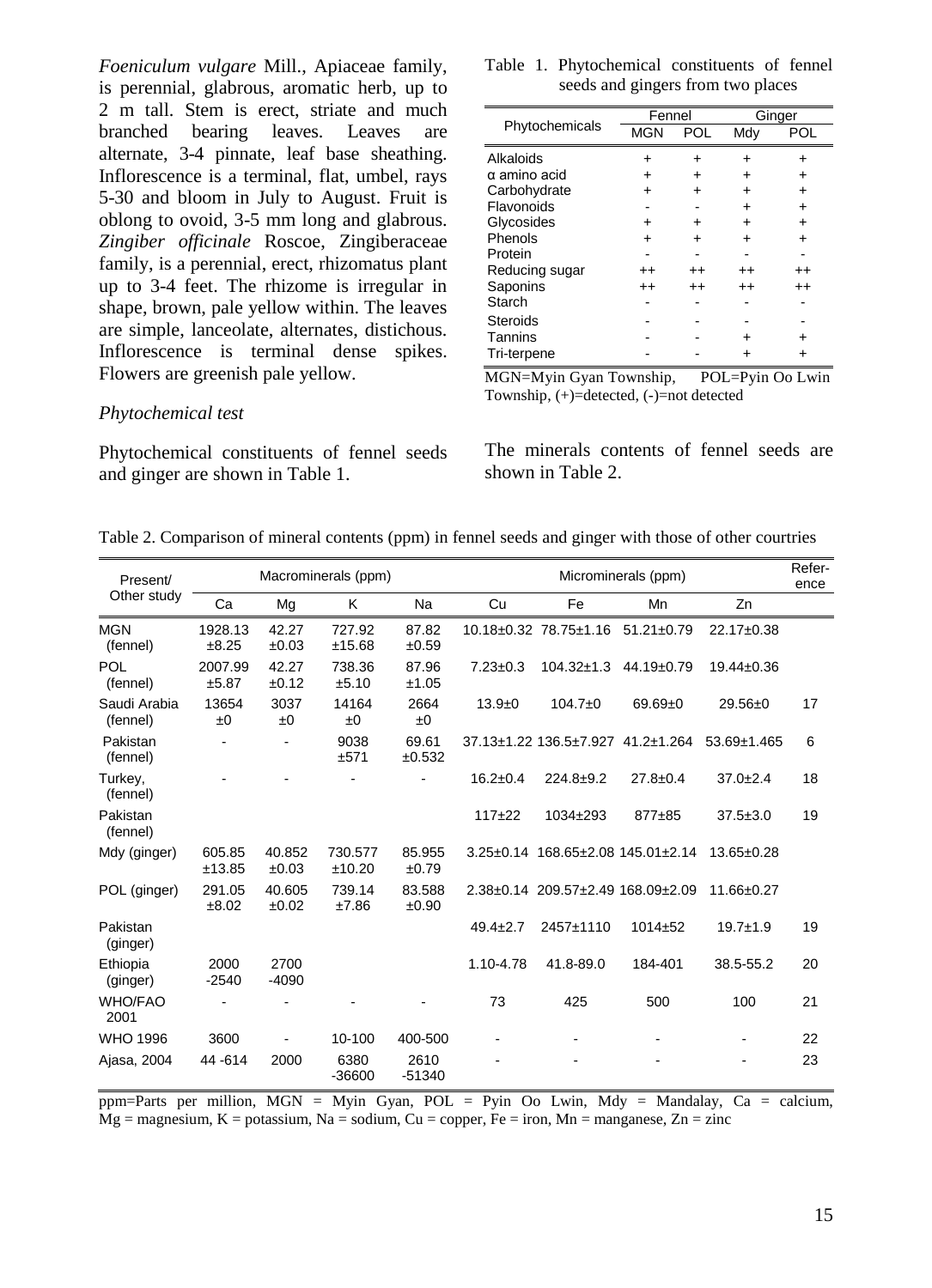## **DISCUSSION**

According to phytochemical test, alkaloids, α amino acid, carbohydrate, glycosides, phenols, reducing sugar and saponins were contained in both fennel seeds and ginger. Alkaloids possess analgesic, antispasmodic, antibacterial, anti-inflammatory, anticancer and antioxidant activities. $24, 25$ . Glycosides play an important role in living organisms. Glycosides are used as medications for diabetic, purgative, treatment of congestive heart failure, cardiac arrhythmia and skin diseases. Plants containing phenolic compounds show antioxidant activity. Saponins shows antifungal, antibacterial, antiprotozoal, anti-cancer, hypolipidemic, hypocholesterolemic activities and responsible for central nervous system.<sup>22, 26, 27, 28</sup>

The results of macrominerals content in fennel seeds and ginger were comparable with other studies

Calcium contents of MGN and POL fennel seeds were 1928 ppm and 2007 ppm. Calcium contents of Mdy and POL ginger were 605 ppm and 291 ppm. Ca plays function in clotting process, nerve transmission, hormone function and metabolism of vitamin D. High concentration of Ca is considered important in medicinal plants may be due to its role in bones, teeth, muscles system and heart functions.<sup>29, 30</sup>

Magnesium contents of MGN and POL fennel seeds were 42 ppm. Mg plays an important role in maintaining electrical potential in nerves and membranes. It improves insulin sensitivity, protect against diabetes and its complications and also reduce blood pressure.<sup>22</sup>

Sodium contents of MGN and POL fennel seeds were 87 ppm. Sodium contents of Mdy and POL ginger were 85 and 83 ppm. Na maintains acid alkali (pH) balance in the body. Deficiency of sodium may cause diarrhea, vomiting and excessive sweating, nausea, dizziness, poor concentration, cramps, confusion, dehydration, depression and muscle weakness. It involves in

production of energy, transport of aminoacids and glucose into the body cells.<sup>22, 29</sup>

Potassium contents of MGN and POL fennel seeds were 727 ppm and 738 ppm, respectively. Potassium contents of Mdy and POL ginger were 730 and 739 ppm, respectively. K is the principal intracellular cation and helps to regulate osmotic pressure and pH equilibrium. Its deficiency causes muscles weakness, decrease reflex responses and respiratory paralysis. $^{22}$ 

The content of microminerals was within permissible limit of vegetables set by FAO/ WHO, 2001.

Copper is one of essential micronutrients. The decoloration of hair and skin, dermatitis, irritation of the upper respiratory tract, metallic taste in mouth and nausea may occur due to high level of copper. Copper deficiency may cause anemia and congenital inability to excrete copper resulting in Wilson's disease.<sup>4</sup>

Iron is the most abundant essential trace element of human body tissues. Iron plays important role in oxygen and electron transport in human body and also necessary for formation of haemoglobin. High content of iron in human body can cause tissue damage due to formation of free radicals. Low iron level results gastrointestinal infection, nose bleeding and myocardial infarction.30, 31, <sup>32</sup>

Manganese is an essential trace element. Manganese plays essential role in normal growth, skeleton formation and normal reproductive function. Manganese deficiency occurs skeletal abnormalities, retarded bone growth, change in hair color to growth, abnormalities in pancreas and disturbances in lipid and carbohydrate metabolism.<sup>29, 31</sup>

Zinc is also essential nutrient. Zinc deficiency in human causes diarrhea, dermatitis, hair loss, bleeding tendency, hypotension, seizure, hypothermia, impaired parturition, neuropathy, decreased cyclic food intake and growth failure and mostly occurs in pregnancy. 29, <sup>31</sup>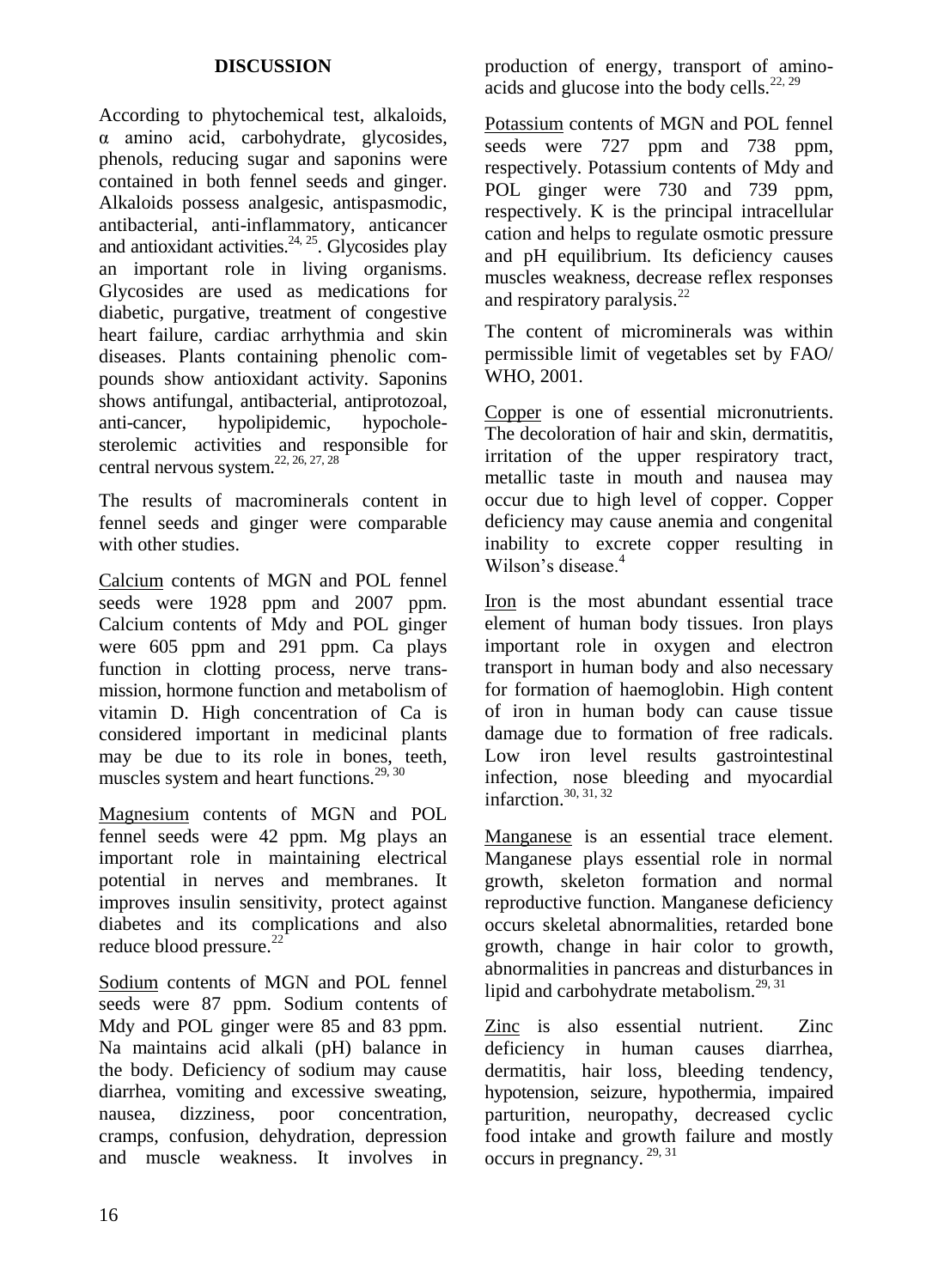## *Conclusion*

Fennel seeds and ginger have lots of phytochemicals and minerals which may be responsible for many pharmacological activities and in accordance with medicinal usage of literature review. These findings indicated that, fennel seeds and ginger are good source of essential nutrients required for the wellbeing of human body. The results obtained from this study will provide scientifically validates for use of these spices in traditional medicine. Further investigation in other scientific area will show more of its potentials.

## *Competing interests*

The authors declare that they have no competing interests.

#### **ACKNOWLEDGEMENT**

The authors would like to thank Dr. Kyaw Zin Thant (Director-General), Dr. Khin Phyu Phyu, Director (Research) and Board of Directors (Department of Medical Research) for financial support, invaluable technical advices and encouragement to conduct this study. This study was funded by Department of Medical Research.

#### **REFERENCES**

- 1. Mujeeb F, Bajpai P & Patha N. Phytochemical evaluation, antimicrobial activity, and determination of bioactive components from leaves of *Aegle marmelos. BioMed Research International* 2014; 2014: 497606. Available from: [doi: 10.1155/2014/497606.]
- 2. Shah A, Niaz A*,* UllahN, Rehman A, Akhlaq M, Zakir M, *et al.* Comparative study of heavy metals in soil and selected medicinal plants. *Journal of Chemistry*  2013; Article ID 621265 [Internet] Available from: [doi.org/10.1155/2013/621265]
- 3. Gjorgieva D, Panovska TK, Baceva K & Stafilov T. Metalic trace elements in medicinal plants from Macedonia. *Middle-East Journal of Scientific Research* 2011; 7(1): 109-114.
- 4. Khan SA, Khan L, Hussain I, Marwat KB & Akhtar N*.* Profile of heavy metals in selected medicinal plant. *Pakistan Journal of Weed Science Research* 2008; 14(1-2): 101-110.
- 5. Nandi S, Saleh-e-In MM, Rahim MM, Bhuiyan MNH, Sultana N, Ahsan MA, *et al.*  Quality composition and biological significance of the Bangladeshi and China ginger (*Zingiber officinale* Rosc.). *Journal of Microbiology, Biotechnology and Food Sciences* 2013; 2(5): 2283-2290.
- 6. Kirmani MZ, Naz SMF, Naqvi II & Zahir E. Determination of some toxic and essential trace metals in some medicinal and edible plants of Karachi City**.** *Journal of Basic and Applied Sciences* 2011; 7(2): 89-95.
- 7. Musa U, Hati SS & Mustapha A. Levels of Fe and Zn in staple cereals: Micronutrient deficiency implications in rural northeast Nigeria. *Food and Public Health* 2012; 2(2): 28-33.
- 8. Kumar A, Singh RP & Singh NP. Analysis of macro and micro nutrients in some Indian medicinal herbs grown in Jaunpur (u.p.) soil. *Natural Science* 2011; 3(7): 551-555.
- 9. Anubhuti P, Rahul S & Kant KC. Standardization of fennel (*Foeniculum vulgare*), Its oleoresin and marketed Ayurveda dosage forms. *International Journal of Pharmaceutical Sciences and Drug Research* 2011; 3(3): 265-269.
- 10. Anwar F, Ali M, Hussain AJ & Shahid M. Antioxidant and antimicrobial activities of essential oil and extracts of fennel (*Foeniculum vulgare* Mill.) seed from Pakistan. *Flavourad Fragrance Journal* 2009; 24(4): 170-176.
- 11. Yusha'u M, Garba L & Shamsuddeen U. *In vitro* inhibitory activity of garlic and ginger extracts on some respiratory tract isolates of gram-negative organisms. *International Journal of Biomedical and Health Sciences* 2008; 4(2): 57-60.
- 12. Nikolić M, Vasić S, Đurđević J, Stefanović O & Čomić L. Antibacterial and anti-biofilm activity of ginger (*Zingiber officinale*  (Roscoe) ethanolic extract. *Kragujevac Journal of Science* 2014; 36: 129-136. [doi[: 10.5937/KgJSci1436129N\]](https://www.researchgate.net/deref/http%3A%2F%2Fdx.doi.org%2F10.5937%2FKgJSci1436129N)
- 13. Panpatil VV, Tattari S, Kota N, Nimgulkar C & Polasa K. *In vitro* evaluation on antioxidant and antimicrobial activity of spice extracts of ginger, turmeric and